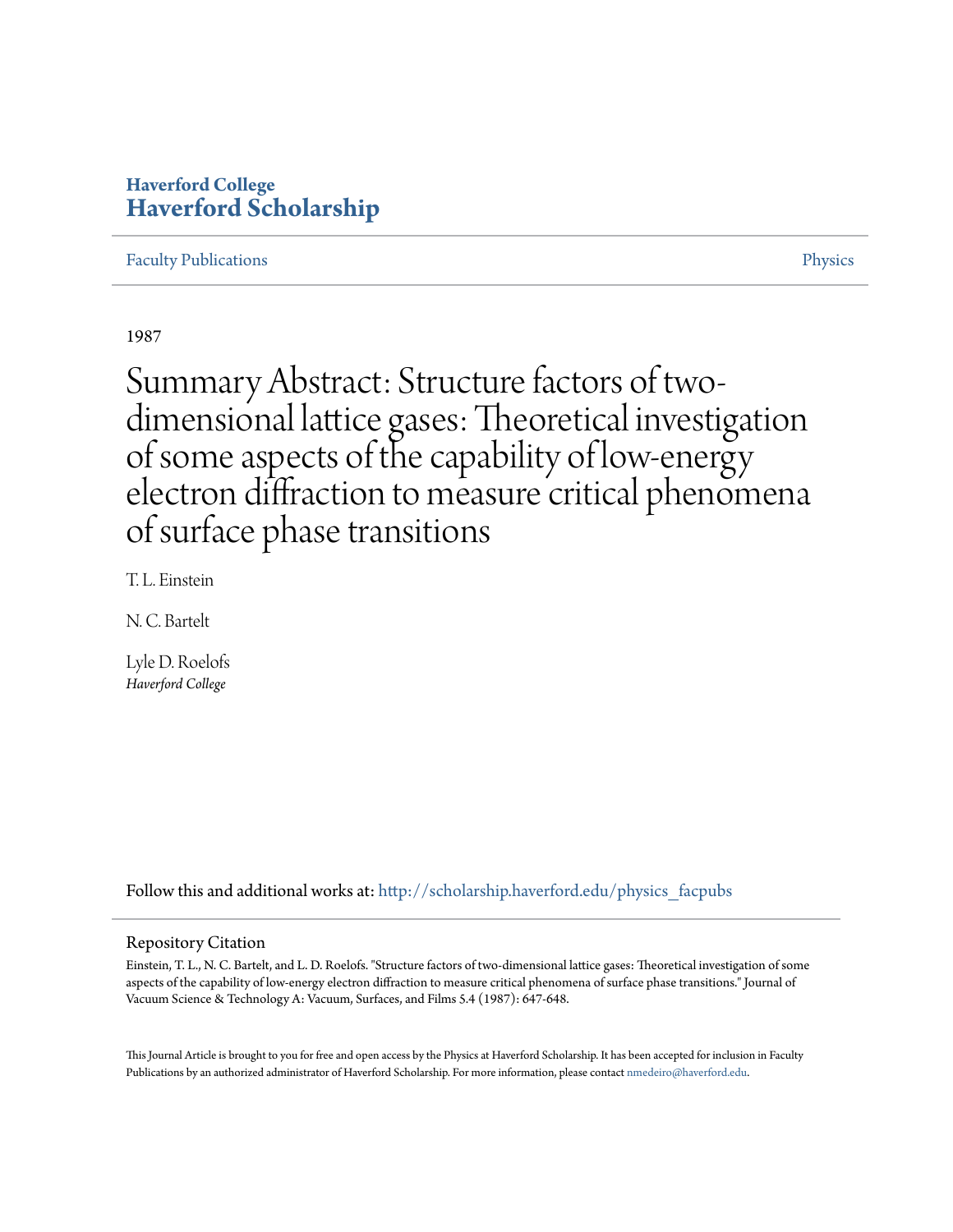

## Summary Abstract: Structure factors of twodimensional lattice gases: Theoretical investigation of some aspects of the capability of lowenergy electron diffraction to measure critical phenomena of surface phase transitions

[T. L. Einstein](http://avspublications.org/search?sortby=newestdate&q=&searchzone=2&searchtype=searchin&faceted=faceted&key=JVTAD6&possible1=T. L. Einstein&possible1zone=author&alias=&displayid=AVS&ver=pdfcov), [N. C. Bartelt](http://avspublications.org/search?sortby=newestdate&q=&searchzone=2&searchtype=searchin&faceted=faceted&key=JVTAD6&possible1=N. C. Bartelt&possible1zone=author&alias=&displayid=AVS&ver=pdfcov), and [L. D. Roelofs](http://avspublications.org/search?sortby=newestdate&q=&searchzone=2&searchtype=searchin&faceted=faceted&key=JVTAD6&possible1=L. D. Roelofs&possible1zone=author&alias=&displayid=AVS&ver=pdfcov)

Citation: [J. Vac. Sci. Technol. A 5](http://avspublications.org/jvsta?ver=pdfcov), 647 (1987); doi: 10.1116/1.574659 View online: [http://dx.doi.org/10.1116/1.574659](http://link.aip.org/link/doi/10.1116/1.574659?ver=pdfcov) View Table of Contents: [http://avspublications.org/resource/1/JVTAD6/v5/i4](http://avspublications.org/resource/1/JVTAD6/v5/i4?ver=pdfcov) Published by the [AVS: Science & Technology of Materials, Interfaces, and Processing](http://www.avs.org/?ver=pdfcov)

### Additional information on J. Vac. Sci. Technol. A

Journal Homepage: [http://avspublications.org/jvsta](http://avspublications.org/jvsta?ver=pdfcov) Journal Information: [http://avspublications.org/jvsta/about/about\\_the\\_journal](http://avspublications.org/jvsta/about/about_the_journal?ver=pdfcov) Top downloads: [http://avspublications.org/jvsta/top\\_20\\_most\\_downloaded](http://avspublications.org/jvsta/top_20_most_downloaded?ver=pdfcov) Information for Authors: [http://avspublications.org/jvsta/authors/information\\_for\\_contributors](http://avspublications.org/jvsta/authors/information_for_contributors?ver=pdfcov)

## **ADVERTISEMENT**

# **Instruments for advanced science**









contact Hiden Analytical for further details



info@hideninc.com www.HidenAnalytical.com **CLICK** to view our product catalogue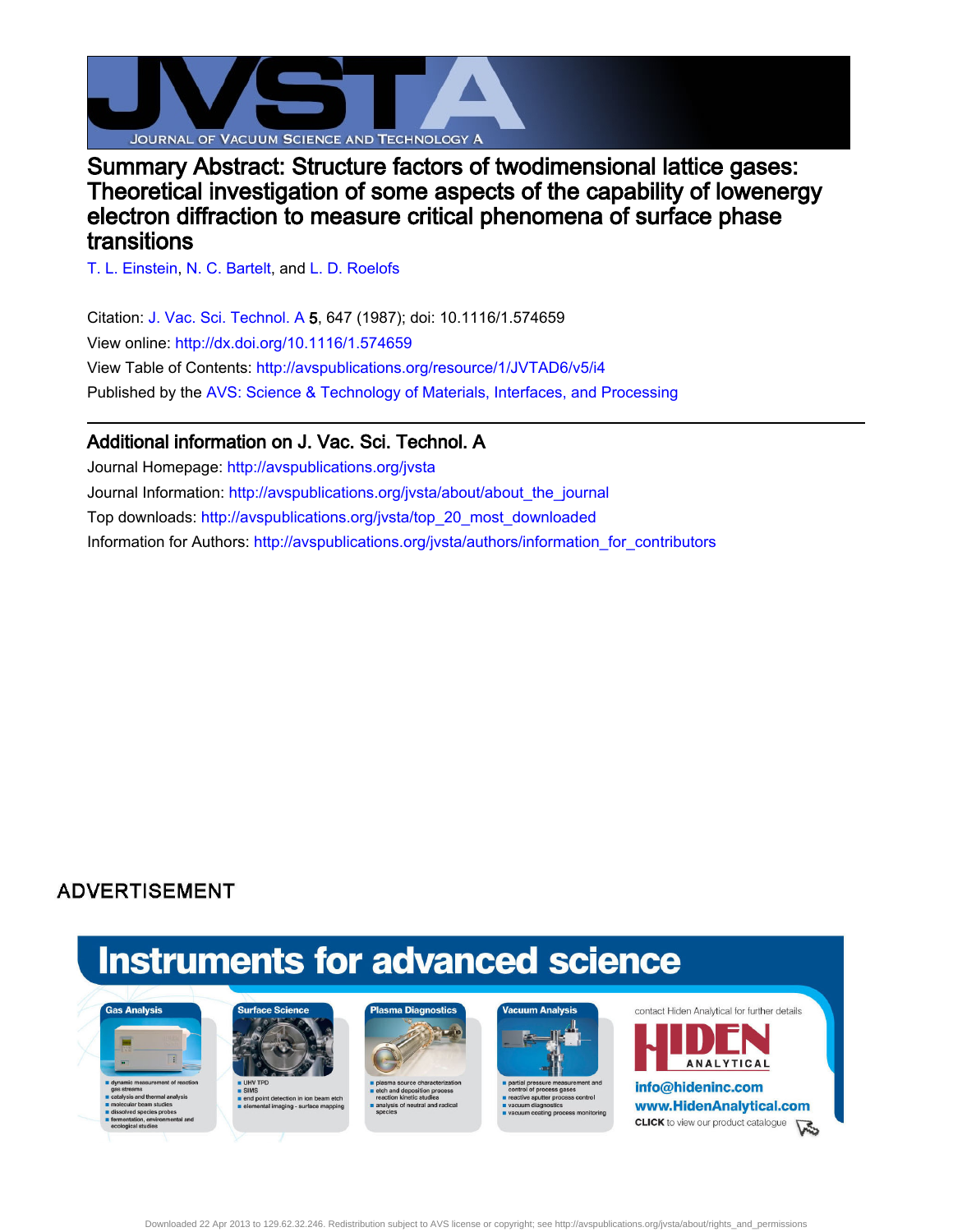troscopies will facilitate identification of the structure of adsorbed PC and the nature of its bonds to alkali metal surfaces.

*Acknowledgment:* This work was supported by LBL/ DOE Contract No. 4528410

## Summary Abstract: Structure factors of two-dimensional lattice gases: Theoretical investigation of some aspects of the capability of low-energy electron diffraction to measure critical phenomena of surface phase transitions

T. L. Einstein, N. C. Bartelt, and L. D. Roelofs<sup>a)</sup>

Department of Physics and Astronomy, University of Maryland, College Park, Maryland 20742

(Received 10 October 1986; accepted 1 December 1986)

The possibility of measuring critical properties of adsorbed atoms (or surface reconstructions) produced initial great excitement followed by concerns about, among other issues (1) whether low-energy electron diffraction (LEED), with its attendant multiple scattering and modest resolution, would be a viable probe; (2) whether the limited size of defect-free regions would preclude a close enough approach to the critical region to obtain decent scaling and whether the obtainable effective exponents resemble the expected pure exponents; and (3) what sort of error bars and complications are realistic. To tackle these questions we undertook extensive Monte Carlo calculations of the structure factor  $S(k,T)$ —what is measured in the kinematic limit— on lattices having sizes comparable to the defect-free regions on metal crystal faces,  $\sim$  4000 sites. Here we present an overview of our findings,  $\frac{1}{a}$ . illustrating the rich possibilities.

We seek general principles by looking at systems produced by simple interactions under "ideal" conditions (e.g., symmetric, periodic boundaries) to eliminate extra, systemdependent, complications. We study four systems:  $(\sqrt{3}\times\sqrt{3})R$  30°/triangular net,  $p(2\times2)$ /triangular net,  $(3 \times 1)$ / centered rectangular net, and  $p(2 \times 2)$ /honeycomb net. The first two are expected to be in the universality classes of the three- and four-state Potts models, respectively. There are only two other possible universality classes commonly expected<sup>2</sup> for continuous melting of adatoms on a two-dimensional (2D) lattice. Of these, the Ising model has been extensively studied with analytic techniques. The other, the XY model with four- or sixfold anisotropy, has nonuniversal exponents; while this distinctively 2D property lends special fascination to this model, it complicates a calibrational study. The  $(3 \times 1)$  case is an example of incommensurate melting; the peak of the critical scattering shifts (by  $q$ ) with temperature T, lying at the (non-high-symmetry) wave vector associated with long-range order only at

 $T<sub>c</sub>$ . This behavior is outside the usual Landau framework.<sup>2</sup> The  $p(2\times2)/$ honeycomb case shows that a possible firstorder transition can display "critical" scatteringl

As noted earlier, <sup>1(e)</sup> by studying probes of short-range order, e.g., the *integrated intensity* of a LEED beam about an overlayer-induced extra LEED spot, one finds an energylike anomaly at  $T_c$ , i.e., a contribution  $\propto t^{1-\alpha}$ . Here  $\alpha$  is the consider the contract of  $\alpha$  is the consider the contract of  $T_c$ . specific heat exponent and  $t=|T-T_c|/T_c$ . Subsequently,  $I(a)$  we presented a detailed analysis, including the effect of anisotropic corrections to scaling and explicit examples for  $(\sqrt{3}\times\sqrt{3})$  *R* 30° and  $p(2\times2)$  overlayers on triangular nets, checking sensitivity to the integration radius and to the cutoff near  $T_c$  (necessitated by finite-size rounding). Analytic results for the Ising model are also given. Since  $\alpha$  varies considerably between universality classes (in contrast to the long-range-order exponent  $\beta$ ), it is noteworthy that one can measure  $\alpha$  with a scattering experiment. Moreover, unlike in the diffraction limit (correlation length  $\xi$  < characteristic instrument length), in this low-resolution limit one need not take into account the instrument response function.

Worries about the effects of multiple scattering have long cast a shadow over the use of LEED to measure critical properties. In the preceding scheme, such concerns are blatantly eliminated because the multisite correlation functions that might be introduced also have the characteristic energylike anomaly. Moreover, we recently pointed out<sup>1(f)</sup> that even in the diffraction limit, multiple scattering should be viewed as a length effect which only changes (and not necessarily increases) the amplitudes of previously existing corrections to scaling of the extra LEED spots.

In the diffraction limit high resolution is desirable. As noted, we calculated

$$
S(\mathbf{k},T) = \langle |\Sigma_{\mathbf{R}} n_{\mathbf{R}} e^{i(\mathbf{k} + \mathbf{k}_0)\mathbf{R}}|^2 \rangle, \tag{1}
$$

647 J. 'lac. Sci. Techno!. A 5 (4). Jul/Aug 1987 0734-2101/87/040647-02\$01.00 @ 1987 American Vacuum Society 647

<sup>&</sup>lt;sup>1</sup>T. Fujinaga and K. Izutsu, in *Recommended Methods for Purification of Solvents,* edited by J. F. Coetzee (l'ergamon, New York 1982), p. 19.  ${}^{2}G$ . A. Garwood, Jr. and A. T. Hubbard, Surf. Sci. 118, 223 (1982). <sup>3</sup>D. L. Fehrs and R. E. Stickney, Surf. Sci. 24, 309 (1971). 4S. D. Parker, Surf. Sci, 157, 261 (1985).